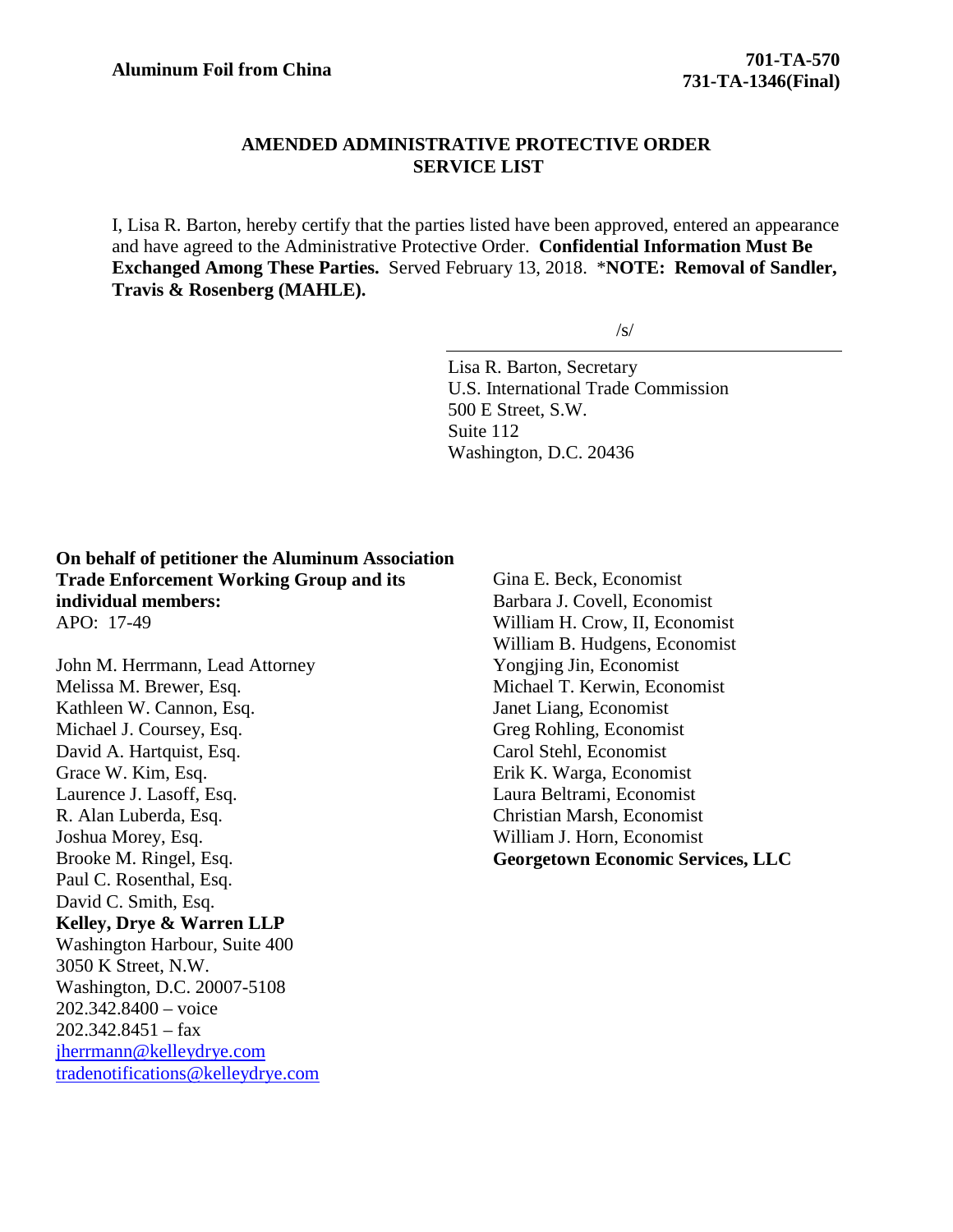## **Aluminum Foil from China 701-TA-570 and 731-TA-1346(Final)**

**On behalf of Xiamen Xiashun Aluminium Foil Co. Ltd.:** APO: 17-46

Matthew J. McConkey, Lead Attorney Jing Zhang, Esq. Ma Jin, Foreign Attorney **Mayer Brown LLP** 1999 K Street, N.W. Washington, D.C. 20006 202.263.3235 – voice  $202.762.4235 - fax$ [mmcconkey@mayerbrown.com](mailto:mmcconkey@mayerbrown.com)

**On behalf of Jiangsu Zhongji Lamination Materials Co., (HK) Ltd., Jiangsu Zhongji Lamination Materials Co., Ltd., Jiangsu Zhongji Lamination Materials Stock Co., Ltd., Galex, Inc., Manakin Industries, LLC, \*Luoyang Wanji Aluminium Processing Co., Ltd., Kunshan Aluminium Co., Ltd, and \*Shanghai Shenhou Aluminum Foil Co. Ltd. :** APO: 17-47

Jeffrey S. Grimson, Lead Attorney Kristin H. Mowry, Esq. Jill A. Cramer, Esq. Sarah M. Wyss, Esq. Yuzhe Pengling, Esq. James C. Beaty, Esq. Bryan P. Cenko, Esq. **Mowry & Grimson, PLLC** 5335 Wisconsin Ave., N.W. Suite 810 Washington, D.C. 20015 202.688.3610 – voice  $202.595.8968 - fax$ [trade@mowrygrimson.com](mailto:trade@mowrygrimson.com)

James Breeden, Partner Jussi Uitti, Consultant Sabrina Wu, Senior Manager **Uno, Inc.**

## **On behalf of Valeo North America, Inc.(Valeo NA), and Durable Packaging International:** APO: 17-48

Daniel J. Cannistra, Lead Attorney Alexander H. Schaefer, Esq. Robert L. LaFrankie, Esq. Ru Xiao-Graham, Sr. International Trade Analyst Edward Goetz, Manager, International Trade **Crowell & Moring LLP** 1001 Pennsylvania Ave., N.W. Washington, D.C. 20004-2595  $202.624.2500 - \text{voice}$  $202.628.5116 -$ fax [dcannistra@crowell.com](mailto:dcannistra@crowell.com) [intltrade@crowell.com](mailto:intltrade@crowell.com)

**On behalf of Trinidad Benham Corporation:** APO: 17-57

J. David Park, Lead Attorney Michael T. Shor, Esq. Lynn Fischer Fox, Esq. Henry D. Almond, Esq. Daniel R. Wilson, Esq. Kang Woo Lee, Esq. Sylvia Y. Chen, Esq. Phyllis Derrick, Consultant **Arnold & Porter Kaye Scholer, LLP** 601 Massachusetts Ave., N.W. Washington, D.C. 20001-3743 202.942.5646 – voice [David.park@apks.com](mailto:David.park@apks.com)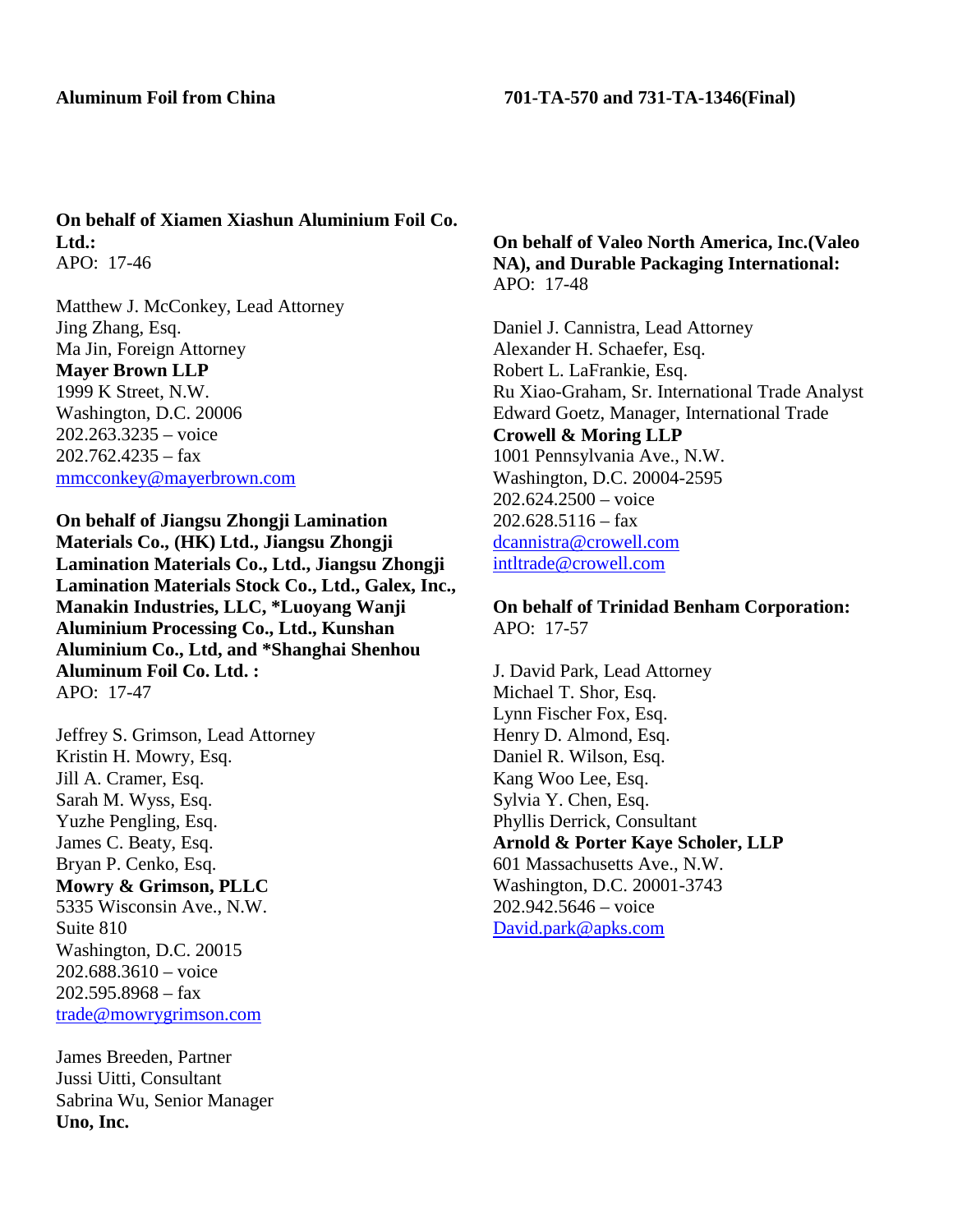**On behalf of Commodity Foil & Paper, Inc., Hangzhou Dingsheng Import & Export Co., Ltd., Jiangsu Dingsheng New Energy Materials Co., Ltd. and \*China Nonferrous Metals Industry Association and its member companies:** APO: 17-62

Francis J. Sailer, Lead Attorney Joseph M. Spraragen, Esq. Bruce M. Mitchell, Esq. Max F. Schutzman, Esq. Ned H. Marshak, Esq. Andrew B. Schroth, Esq. Mark Pardo, Esq. Kavita Mohan, Esq. Andrew T. Schutz, Esq. Elaine F. Wang, Esq. Eve Q. Wang, Esq. Brandon M. Petelin, Esq. Michael S. Holton, Esq. Jordan C. Kahn, Esq. Dharmendra N. Choudhary, Foreign Trade Counsel **Grunfeld, Desiderio, Lebowitz, Silverman & Klestadt, LLP** 1201 New York Ave., N.W. Suite 650 Washington, D.C. 20005 202.783.6881 – voice

James Dougan, Vice President \*John Derrick, Vice President Kathryn Kobe, Dir. Of Price, Wage, and Productivity Analysis Yung Lee, Sr. Economist Jennifer Lutz, Sr. Economist Michael MacGregor, Sr. Economist Cara Groden, Sr. Economist Emma Peterson, Economist Aaron Cantler, Economist Marlena Luhr, Economist Parker Sultzer, Research Assistant Matthew Griffith, Research Assistant

 $202.783.0405 - fax$ [fsailer@gdlsk.com](mailto:fsailer@gdlsk.com)

# **Aluminum Foil from China 701-TA-570 and 731-TA-1346(Final)**

Susannah Perkins, Research Assistant Curtis Eward, Economist **Economic Consulting Services, LLC**

## **On behalf of Oracle Flexible Packaging, Inc. and LLFLEX, LLC:** APO: 17-64

Felicia L. Nowels, Lead Attorney Sheryl D. Rosen, Esq. **Akerman LLP** 106 E. College Ave. Suite 1200 Tallahassee, FL 32301 850.425.1661 – voice 850.222.0103 – fax [Felicia.nowels@akerman.com](mailto:Felicia.nowels@akerman.com)

### **On behalf of Hanon Systems Alabama and Hanon Systems El Paso Distribution Center:** APO: 17-65

Diama Dimitriuc-Quaia, Lead Attorney David R. Hamill, Esq. John M. Gurley, Esq. Nancy A. Noonan, Esq. Aman Kakar, Esq. Claudia D. Hartleben, Esq. Friederike S. Görgens, Esq. **Arent Fox LLP** 1717 K Street, N.W. Washington, D.C. 20006-5344 202.857.6291 – voice  $202.857.6395 - fax$ [Diana.dimitriuc-quaia@arentfox.com](mailto:Diana.dimitriuc-quaia@arentfox.com)